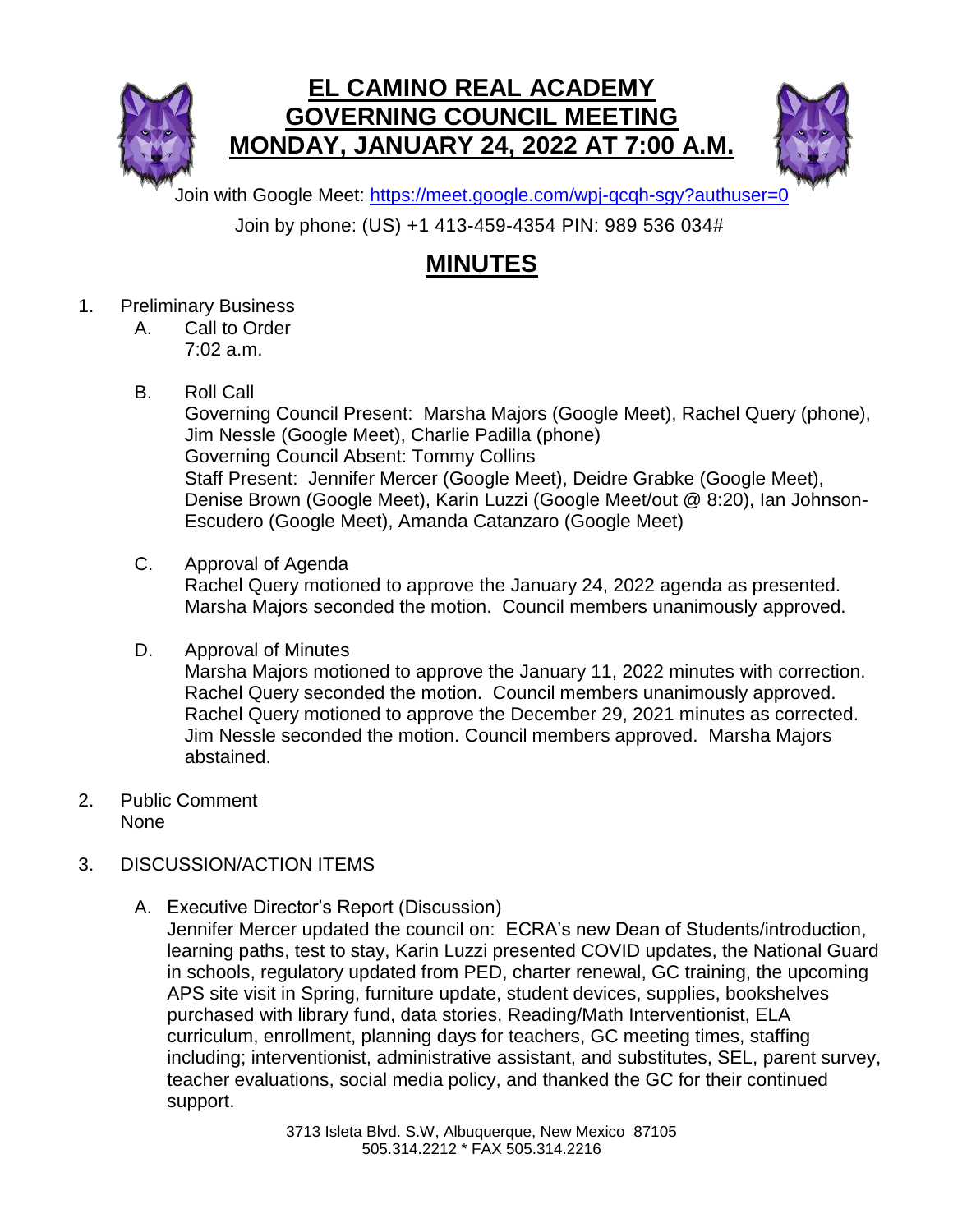



- B. Special Education Law and Compliance (Discussion) Jennifer Mercer updated the council on: ECRA's consultant assisting the Special Ed Coordinator with documentation and guidebooks, the consultant will begin auditing in February, IEPs and evaluation status, and accommodation set up for testing.
- C. Learning Options/Temporary Remote Learning Adjustment (Action) Rachel Query motioned to approve the extension of remote learning, due to the increase in COVID cases, though February 25<sup>th</sup> while allowing small groups of students to come in person as needed and recommended by administration. Marsha Majors seconded the motion. Council members unanimously approved.
- D. Financial Statements and Cash Disbursements (Action) Marsha Majors motioned to approve the November 2021 as submitted and recommended by the Finance Committee. Council members unanimously approved.
- E. BARS (Action)

Jim Nessle motioned to table item E. Marsha Majors seconded the motion. Council members unanimously approved.

- F. Approval of Purchase Orders over \$7500 (Action) Marsha Majors motioned to approve the purchase order for A1 Plumbing not to exceed \$15,000 and authorize Ms. Mercer to sign on ECRA's behalf. Rachel Query seconded the motion. Council members unanimously approved. Rachel Query motioned to approve the purchase of the Monday.com project management software licensure as recommended by administration and grant authority for Jennifer Mercer to sign on behalf of the GC not to exceed \$10,000. Marsha Majors seconded the motion. Council members unanimously approved.
- G. Approval of New Salary Schedule (Action) Rachel Query motioned to approve the Salary Schedule for Coordinators, Interventionists, and Instructional Coaches who are on a 205-day contract and recommended by administration to be effective on February 7, 2022. Marsha Majors seconded the motion. Council members unanimously approved.
- H. Approval of COVID Sick Leave Policy (Action) Marsha Majors motioned to approve the COVID Sick leave policy as presented. Jim Nessle seconded the motion. Council members unanimously approved.
- I. Meeting Time Resolution (Discussion) The GC discussed meeting time options with Administration.